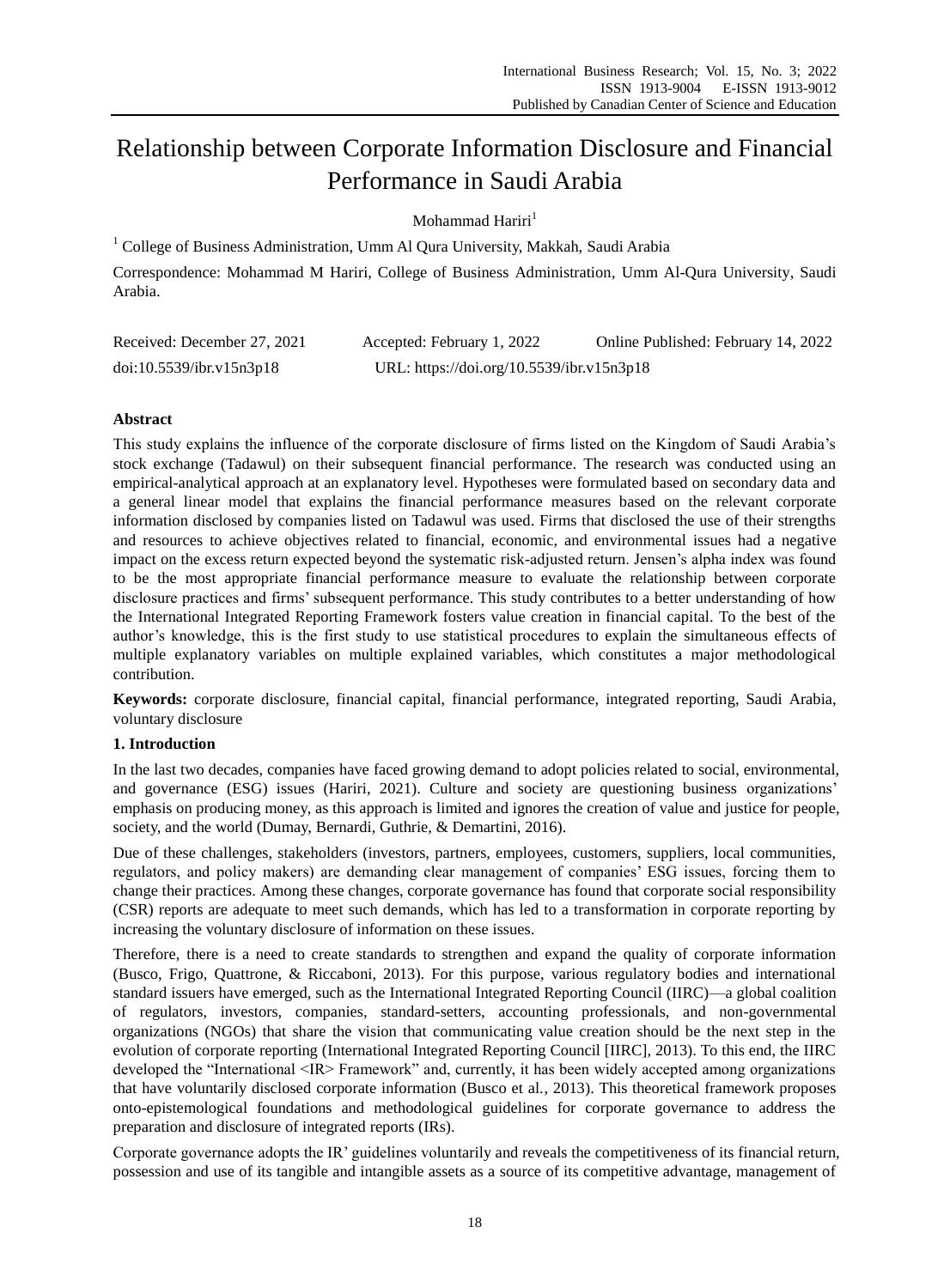ESG issues, state of its relationships with its stakeholders, strategy, and the firm's organizational performance. It is worth asking whether this knowledge influences investors' decisions to include or exclude certain companies in their portfolio. If so, investors' decision is reflected in the firm's financial performance measures in the following fiscal year. Consequently, this study explains the influence of corporate disclosure by firms listed on Tadawul on their immediate subsequent financial performance. For this purpose, it is intended to build an empirical model that elucidates the association between the disclosure of the elements of the theoretical framework of IR (IIRC, 2013) in 2019 and various financial performance measures widely used by investors and fund managers in 2020. Such a model makes it possible to link corporate disclosure practices with the creation of value in the financial capital of firms, identify IR elements and financial performance measures relevant in relation to the IR international framework, and identify the kinds of firms that relate their corporate information disclosure patterns to their financial performance.

This article is organized as follows: Section 2 presents the theoretical framework of the IR, the financial performance measures, and prior research findings on the relationship between both constructs. In Section 3, the research hypotheses are formulated, and the study's plan is described. In Section 4, significant findings are presented, and the empirical model is built. Section 5 explains the findings and communicates new contributions to knowledge. Sections 6 and 7 summarize this study's contributions while declaring its implications and limitations.

# **2. Theoretical Framework**

# *2.1 Integrated Report Concept*

According to the IIRC's  $(2013)$  standards, an IR is defined as "a concise communication about how an organization's strategy, its corporate governance, performance and perspectives, in the context of its external environment, lead it to create value in the short, medium and long term" (p. 9). Its main purpose is to explain to the investors and other stakeholders (employees, customers, suppliers, partners, local communities, regulators, and policy makers) how an organization creates value over time. The IIRC (2013) maintains that value creation within an organization is determined by the external environment, resources used, and relationships with stakeholders. IR aims to provide a holistic view of these three determinants.

In its conceptualization, the IIRC  $(2013)$  calls "capitals" the resources used and the relationships linked to the organization. These capitals are categorized as financial, industrial, intellectual, human, social-relational, or natural. Financial capital comprises funds available to the organization to produce goods or provide services. This capital is obtained by contributions from investors through financing and/or is generated through operations. Industrial capital consists of fixed assets, such as buildings, machinery, and infrastructure, that the organization has available for use in the production of goods or the provision of services. Intellectual capital is an intangible asset based on the organization's knowledge, such as patents, copyrights, software, and licenses. The routines, procedures, and protocols developed by the company are also considered part of its intellectual capital.

The IIRC (2013) framework defines human capital as the competencies, capacities, and experiences of people, and their motivations to innovate, which include their ability to understand, develop, and implement the organization's strategy. It includes loyalty and motivation to improve processes, products, and services, their ability to direct, manage, and collaborate, and their respect for the regulatory framework, risk management, and the organization's ethical values. Social and relational capital refers to links with institutions, communities, interest groups, and other networks, and the ability to share information to improve individual and collective well-being. Social and relational capital includes common norms, values, and behaviors, the effort to build and protect relationships with external stakeholders, and the intangible value of the brand's reputation. Finally, natural capital is all renewable and non-renewable environmental resources and processes that provide goods and services that sustain the organization's past, current, or future prosperity.

In summary, an IR discloses how the organization interacts with the external environment and with the six capitals to create financial and non-financial value in the short, medium, and long term. It can be said that financial information constitutes shareholders' main interest, while stakeholders focus their attention on non-financial information (Appiagyei, Djajadikerta, & Xiang, 2016).

# *2.2 Elements of an Integrated Report*

According to the IIRC (2013), an IR consists of seven elements:

# 2.2.1 Organizational Overview and External Environment

This section describes what the organization does and its circumstances of operation, disclosure of its mission, vision, culture, ethics, and values. It identifies shareholders, operating structure, establishments, activities, and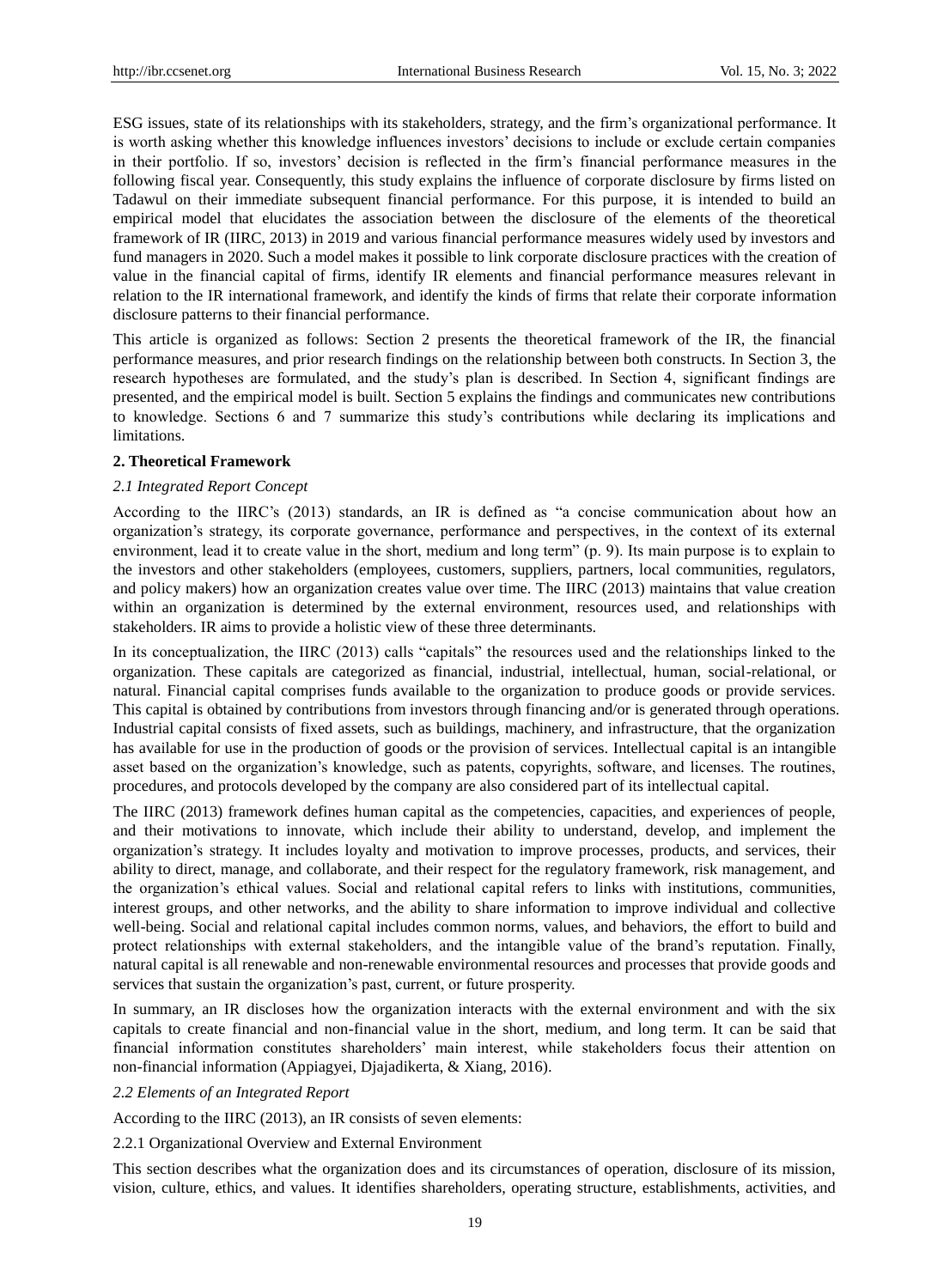markets. Furthermore, this section describes factors of the general environment (political, economic, social, technological, legal, and environmental) and factors of the business environment (entry of new competitors, intensity of competition, power of suppliers and clients, and potential substitutes).

## 2.2.2 Governance

This section discusses how an organization's governance structure supports its ability to create value in the short, medium, and long term. It describes the structure of senior management, mechanisms to make strategic decisions, the establishment of culture, and evaluation of ethics and integrity. It also demonstrates the top management's knowledge of market forces, strategy implementation, and risk management. Similarly, it expresses the influence of culture, ethics, and values on the management of the six types of capital. Finally, it presents the role of governance in promoting innovation and linking remuneration and incentives to value creation.

### 2.2.3 Business Model

The third section presents the organization's business model. This implies exposing the input transformation system, through its business activities, in the products and results to fulfil the organization's strategic purposes and value creation in the short, medium, and long term. It includes explicit identification of the business model's elements, a simple diagram, the identification of stakeholders, and external factors that determine the business model. The link of the business model with the strategy and operational and financial performance of the organization or key performance indicators (KPIs) are provided.

## 2.2.4 Opportunities and Risks

This section outlines the specific opportunities and risks involved in the organization's ability to create value in the short, medium, and long term. It incorporates how the organization manages them. Furthermore, it includes those opportunities and risks that influence the organization's effects on the availability, quality, and affordability of relevant capital in the short, medium, and long term. This includes identifying the sources of risk or opportunity, assessing their magnitude, and developing specific measures to manage them.

### 2.2.5 Strategy and Resource Allocation

An IR indicates where the organization wants to go and how it plans to get there. The content includes its strategic objectives, strategies for achievement, resource allocation plans, and an achievement measurement system. Businesses must also demonstrate how their strategy and resource allocation plan relate to the business model and the six types of capital. Furthermore, it identifies the organization's competitive advantage and commitment to the stakeholders.

# 2.2.6 Performance

An IR demonstrates the extent to which an organization has achieved its strategic objectives. Moreover, it identifies its results' effect on its capital. Among other things, an IR contains quantitative and qualitative performance indicators, the effect of performance on the six capitals, the status of the relationship with stakeholders, a comparative analysis between past and present performance, and future perspectives. Furthermore, it identifies the performance indicators that link financial to non-financial components.

## 2.2.7 Future Perspectives

An IR realistically highlights expected changes in future expectations. Moreover, it emphasizes how an organization can be affected and its preparedness to face those changes. These perspectives can be estimated from the KPI sensitivity analysis.

# *2.3 Financial Performance and Measures*

Financial performance is the measurement of the results of a firm's policies and operations in monetary terms, and refers to the rate of return of a financial asset at a level of risk acceptable to the investor (Hoa, 2010). This definition suggests that investors want to invest in securities that offer the best returns with a tolerable risk. Investment objectives vary from person to person with respect to return and risk tolerance, although investors tend to prefer the highest return with the lowest possible risk (Arif, Samim, Khurshid, & Ali, 2019). Consequently, the predominant trend in empirical literature to measure financial performance consists of the return and risk assessments of investment (Climent, Molla, & Soriano, 2020), prepared from the historical net asset value (NAV).

While the measurement and evaluation of financial performance are interesting, having several evaluation models makes it difficult for both academics and professionals to determine which model to use for measuring performance since there is no general theoretical framework that provides the evaluator with guidelines for their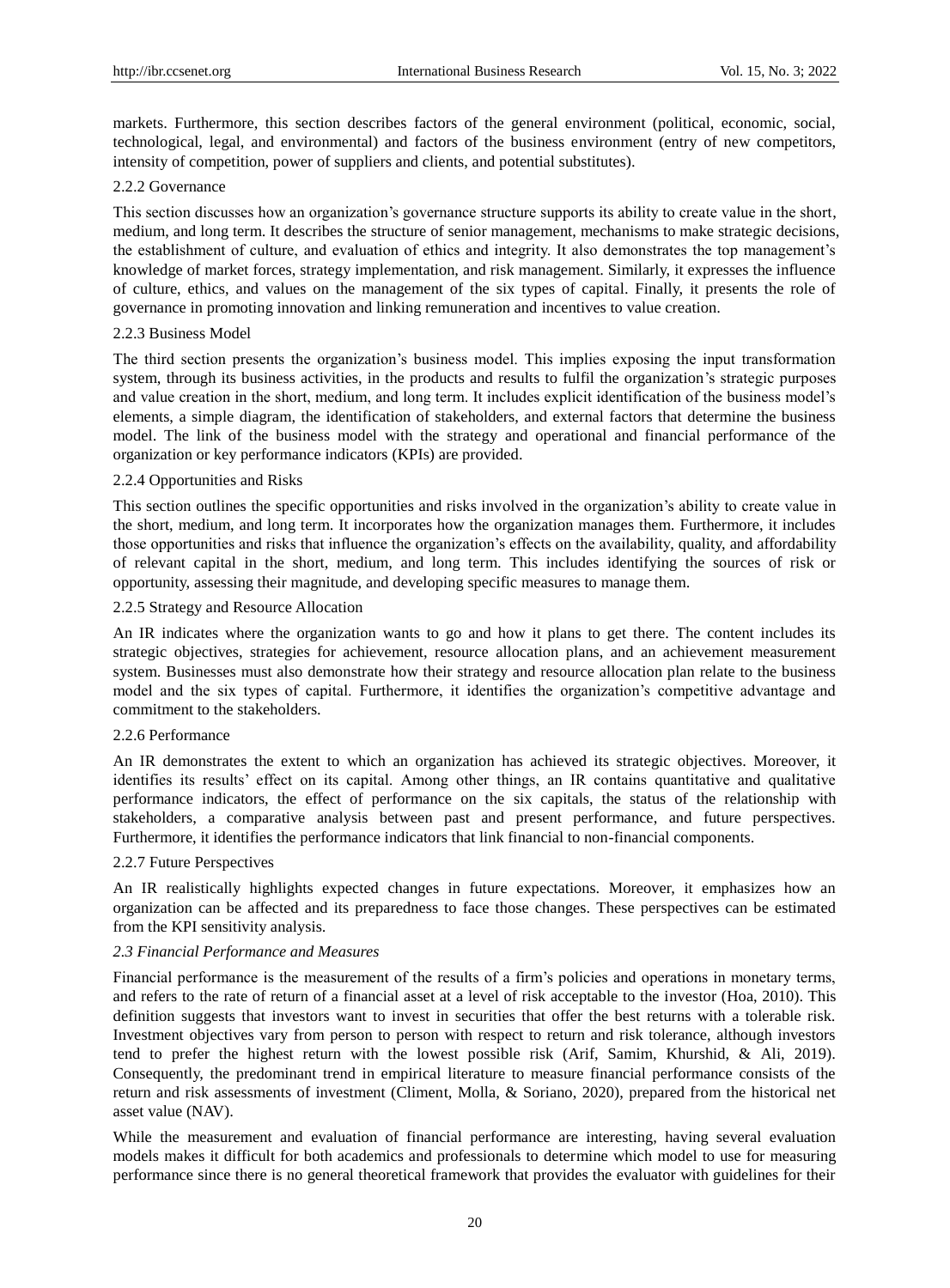choice (AlRashidi, 2013). For this reason, financial performance can be evaluated based on the return to the investor, risk-adjusted returns, ability to invest in the best assets at the right time, and characteristics of the assets.

Financial performance measures based on risk-adjusted returns are mainstream in the literature. These measures can be of a single risk factor (using capital asset pricing model (CAPM), Treynor, Jensen, or Sharpe), may consider multiple risk factors (Carhart or Fama and French), or be derived from the former (e.g., timing and selectivity ability, MM, TT, or IR). Single-factor risk-adjusted return measures are the most popular tools to evaluate the financial performance of an individual asset or portfolio. The CAPM, Treynor ratio, and Jensen's alpha index can be used to measure the performance of both portfolios and individual securities. In contrast, the Sharpe index is unsuitable for evaluating individual securities. Measures to evaluate individual assets are described for the purposes of this study.

The *CAPM* is a single index measure for evaluating financial asset value. It satisfies the need for a benchmark to compare financial assets and mutual fund managers' performance.

Although simple, this model strongly interprets risk, which is the most crucial factor affecting financial assets (AlRashidi, 2013). The model reduces all forms of risk available to an asset by distinguishing between systematic (non-diversifiable) and unsystematic (diversifiable) risk. The beta coefficient (β), which is the final product of the reduction, measures systematic risk; therefore, compared to other asset valuation models, this measure is easily understandable for investors.

The CAPM mainly describes the theory of the linear relationship between returns and risk (or mean-variance relationship). The expected return of an asset or portfolio is related to the excess expected return of the market portfolio, which is adjusted for the systematic risk of the asset or portfolio, and is commonly represented as

$$
R_p = R_f + \beta \left[ R_m - R_f \right],\tag{1}
$$

where:

Rp is the expected excess return for an asset, Rm is the expected excess return for a market portfolio benchmark, Rf is the return from a risk-free asset, and  $\beta$  is the measure of the systematic risk of the asset.  $\beta$  is calculated as

$$
\beta = \frac{Cov(R_p, R_m)}{\sigma_m},\tag{2}
$$

where:

Cov represents the covariance between the asset's return and that from the market and σm is the variance of the market's returns.

The CAPM states that the only factor contributing to return variability is systematic risk, represented by  $\beta$ , because diversification eliminates all other forms of risk. This information simplifies the portfolio selection process, allowing investors to focus on a single risk factor.

The *Treynor ratio* is the excess return on the asset per unit of systematic risk (β). The mathematical expression is as follows:

$$
TreynorRatio = \frac{(R_p - R_f)}{\beta},\tag{3}
$$

where:

Rp is the return from the asset, Rf is the return from the risk-free asset, and  $\beta$  is the systematic risk. The higher the value of the Treynor ratio, the better it is for the investor (Elfakhani, Sidani, & Fahel, 2004), as it means that more returns are obtained per additional unit of risk.

#### 2.3.1. Jensen's Alpha Index

This index measures the excess return, if any, above (or below) the CAPM's performance (Elfakhani et al., 2004). Consequently, this can be expressed as follows:

$$
R_p = \alpha_p + [R_f + \beta (R_m - R_f)], \qquad (4)
$$

where:

αp is the return from a given portfolio above the return predicted by the CAPM. The value of αp is the intercept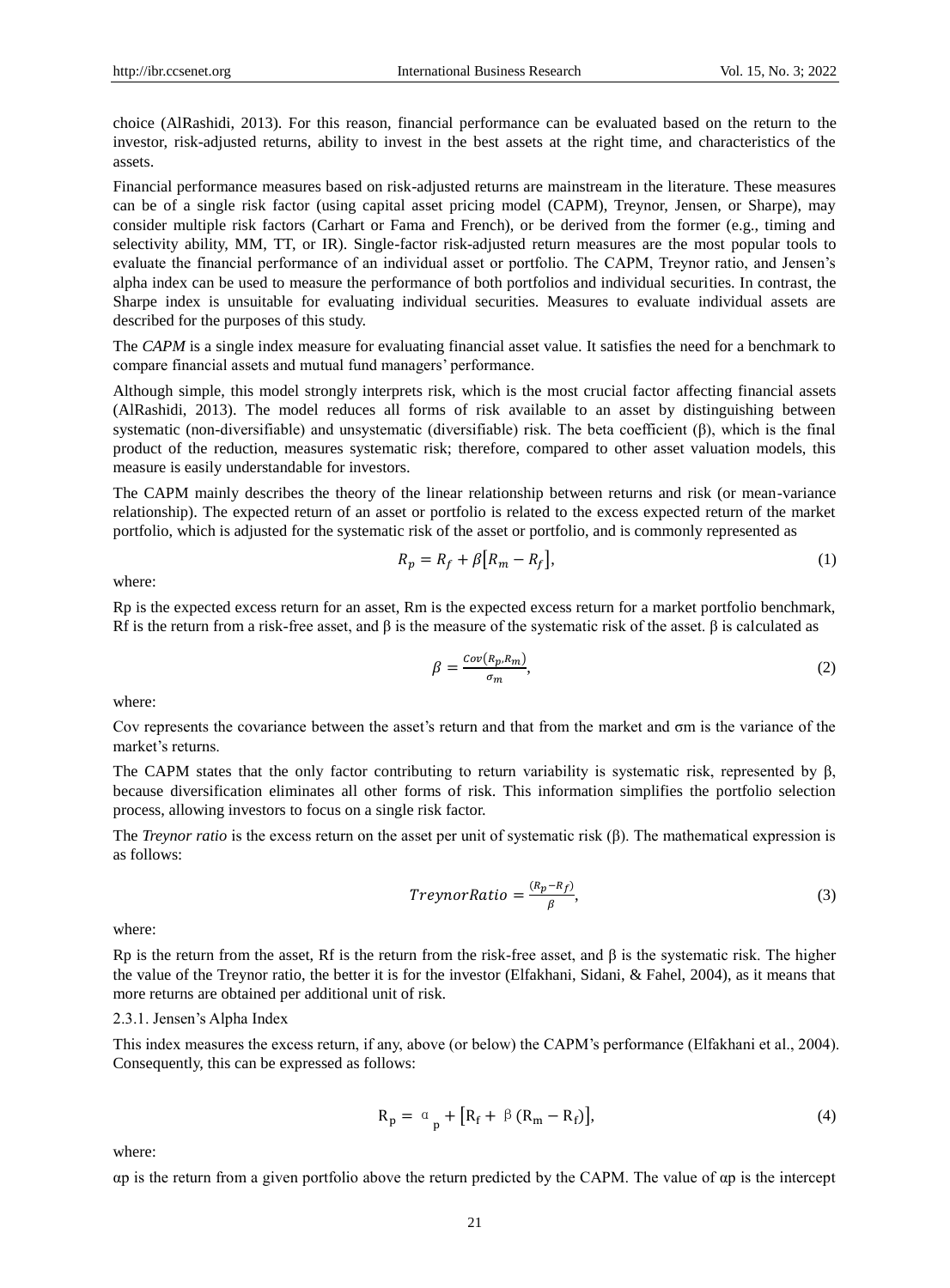of the linear regression model of Rp as a function of CAPM (AlRashidi, 2013). For individual values, the value of αp is the difference between the observed return and the CAPM:

$$
\alpha_p = R_p - CAPM
$$
 (5)

According to AlRashidi (2013), the theory underlying Jensen's alpha index is that an asset's performance can be measured by applying the constant term αp in the CAPM equation under the premise that a superior capacity in the selection of securities will allow a portfolio manager to select undervalued assets. Therefore, one will be able to generate higher and more consistent returns and prevail over the CAPM's predictions. In this scenario, the αp value will be positive, implying that the portfolio outperforms the market benchmark. Therefore, higher Jensen alpha values imply a higher return on assets.

### *2.4 Relationship between Financial Performance and Integrated Reporting*

The international theoretical framework of IR (IIRC, 2013) repeatedly postulates that IR aims to improve the quality of information available to financial capital providers to make a more efficient and productive capital allocation. It demonstrates an organization's ability to create value for itself, allowing financial returns for investors. In other words, this theoretical framework proposes that corporate information disclosure is positively related to financial performance. In this sense, Appiagyei et al. (2016) argue that the benefits of the disclosure of IRs, promotion of "integrated thinking" within organizations, and associated cost savings should lead to the firm's improved financial performance. However, empirical evidence on this question has been controversial to date.

The literature review provided by Veltri and Silvestri (2020) concludes that the adoption and quality of an IR has positive economic impacts, regardless of the variable used to express the market result (i.e., share price, Tobin's Q, expected cash flows, liquidity of shares, and reduction of the cost of equity). Moreover, Lee and Yeo's (2016) sample of South African companies revealed that a firm's valuation is positively associated with the disclosure of its IR. This relationship is stronger in firms that are more complex. They also found that companies with high-level integrated reporting practices outperform those with low-level practices in both trading and accounting performance. Similarly, Barth, Cahan, Chen, and Venter (2016) found a positive relationship between IR quality, a firm's liquidity, and its future cash flows. Furthermore, the studies by Cosma, Soana, and Venturelli (2018) and Lopes, Oliveira, and Coelho (2017) support the hypothesis that IR adoption is positively related to a firm's market value.

In contrast, several other studies have not found a significant relationship between financial performance and IR disclosure practices. Although their conclusions support the association between IR and financial performance, Veltri and Silvestri (2020) acknowledged that a third of the documents analyzed in their systematic review do not show a significant relationship between them. Furthermore, Hurghiș (2015) concluded that a company's financial performance does not influence the extent to which its IR conforms to the IIRC (2013) framework. Interestingly, Sofian (2019) revealed that the disclosure practices of the IR are associated with the company's valuation, but not with its measures of return on assets (ROA) and return on equity (ROE). Churet and Eccles (2014) reported a similar result in a global sample of 2000 companies; they found no relationship between corporate information disclosure and ROE. Finally, Landau, Rochell, Klein, and Zwergel (2020), Soumillion (2018) and Wahl, Charifzadeh, and Diefenbach (2020) found no support for the hypothesis that IR disclosure practices reflect a firm's market value.

In summary, there is no consensus among academics on the relationship between IR disclosure practices and financial performance since the empirical evidence offers mixed results.

## **3. Methodology**

#### *3.1 Research Approach and Design*

This study's objective is to model the relationship between corporate information disclosures of firms listed on Tadawul in 2019 and their financial performance in 2020. Therefore, this study was conducted under an empirical-analytical approach at an explanatory level in which, a set of contrasted hypotheses from secondary data reveals, in quantitative terms, a statistical model that explains financial performance measures as a function of the relevant corporate information disclosed by these companies.

#### *3.2 Population and Sample*

All non-financial sector companies listed in Tadawul at the end of 2020 were considered. Financial sector companies were excluded because they were subject to different types of regulations and standards. In total, 126 companies were scrutinized, of which 18 were excluded because they had missing financial measures. Therefore,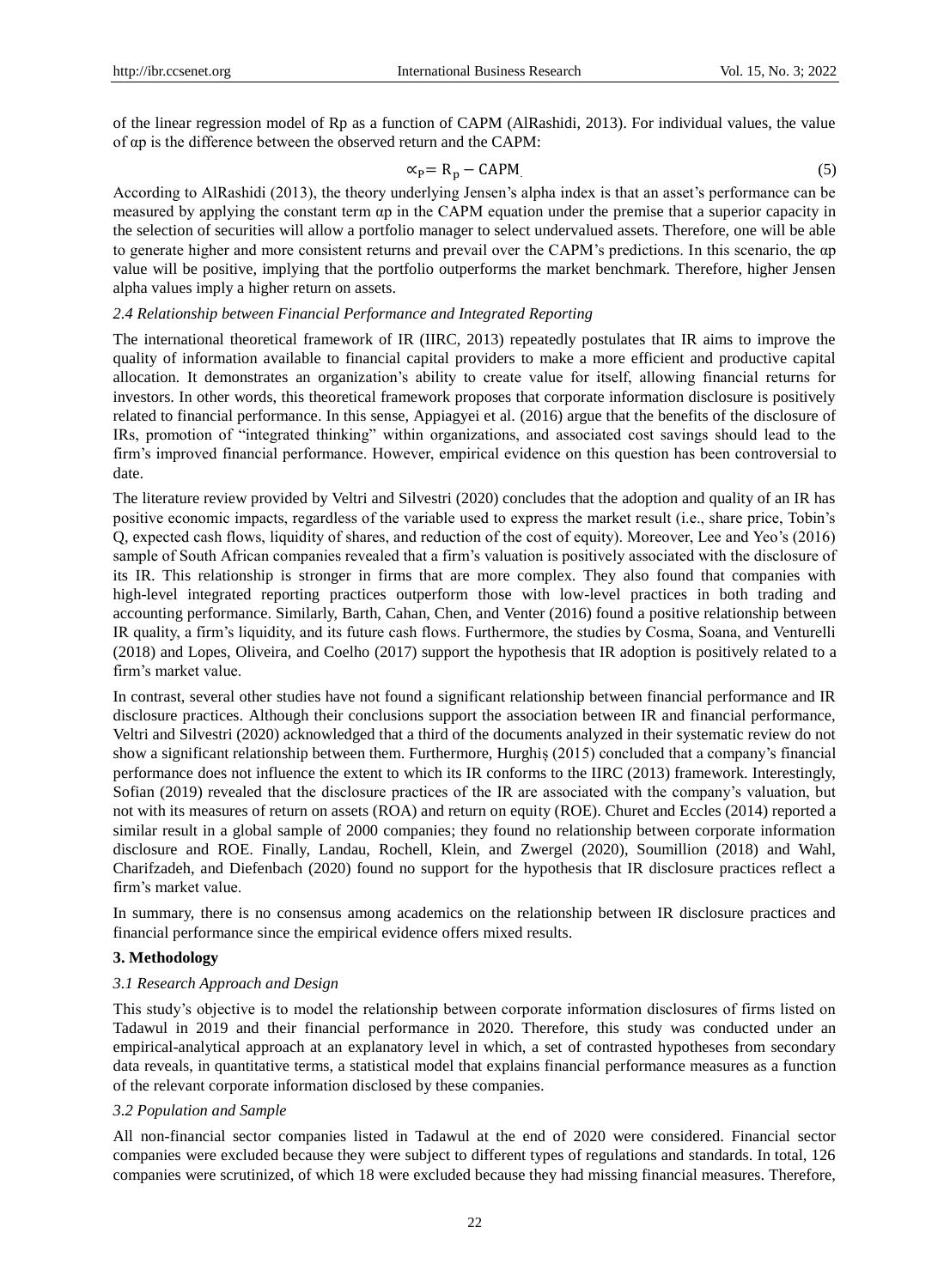the final sample consisted of 108 companies from 15 industrial sectors.

#### *3.3 Measurement of Key Constructs*

#### 3.3.1 Disclosure of Corporate Information

Corporate information disclosure practices were obtained through a quantitative content analysis of the firms' corporate reports. Units of analysis were configured based on the content provided in Section 4 of the International Framework of IR (IIRC, 2013). In total, 45 items were established and distributed among the six elements of the IR: organizational overview and perspectives (six items), governance (six items), business model (seven items), risk and opportunities (12 items), strategy and resource allocation (seven items), and performance (seven items). These items were disclosed in Hariri (2021). The measurement, which consisted of verifying whether each item was disclosed in the corporate reports of the surveyed companies, was recorded on a dichotomous scale of two mutually exclusive categories:  $1 =$  not disclosed and  $2 =$  disclosed.

#### 3.3.2 Financial Performance

To evaluate this variable, the following single-factor risk-adjusted return measures were used: CAPM, Treynor ratio, and Jensen's alpha index. These measures were selected because of their suitability in evaluating individual assets and portfolios. For each surveyed company, the values for these measures were obtained from the Market-Risk-Premia.com portal (2021) at the end of 2020. All these measures are continuous-scale variables.

With the data obtained, a case-variable database consisting of 50 columns (id, company name, 45 items of the IR, CAPM, Treynor ratio, and Jensen's alpha index) and 126 columns containing the data collected from each company was built using the statistical software IBM SPSS v.21.

#### *3.4 Research Hypotheses*

The IIRC (2013) framework postulates that an IR reveals the way in which a company creates value over time using resources, "the six capitals," which includes financial capital. The value produced by financial capital translates into a better return for investors. Hence, an IR is a valuable source of consultation for investors who wish to include or exclude certain firms.

In contrast, firms listed in Tadawul are not homogeneous in their voluntary disclosure practices (Hariri, 2021), as each, in its corporate report, emphasizes those aspects of the IR that are of particular interest to it. Therefore, the model calculates the effect of conglomerates of firms grouped according to their disclosure practices on financial performance measures.

Hence, considering how valuable a source IR could be and the impact it might have on Tadawul listed firms, this study's hypotheses in constructing the research model are as follows.

The first two hypotheses seek to detect the relationship between disclosure practices, clusters of firms, and financial performance measures.

H1A: Disclosure practices for one fiscal year are independent of the financial performance of the following fiscal year.

H1B: The disclosure practices of clusters of firms in a fiscal year are independent of their financial performance in the following fiscal year.

The following three hypotheses were intended to identify the relationship between each financial performance measure and disclosure practices separately.

H2A: The IR disclosure practices in a fiscal year are independent of the CAPM of the following fiscal year.

H2B: The IR disclosure practices of a fiscal year are independent of the Treynor ratio of the following fiscal year.

H2C: The IR disclosure practices for a fiscal year are independent of the Jensen's alpha index for the following fiscal year.

Finally, the following hypothesis seeks to prove that the effect of the distinctive disclosure practices of each cluster of firms is the same for financial performance measures.

H3: The means differences in financial performance measures between clusters of firms are zero.

#### *3.5 Analysis Techniques*

This study identified conglomerates of firms in accordance with the disclosure practices of their corporate information and subsequently related these conglomerates with their financial performance measures. A general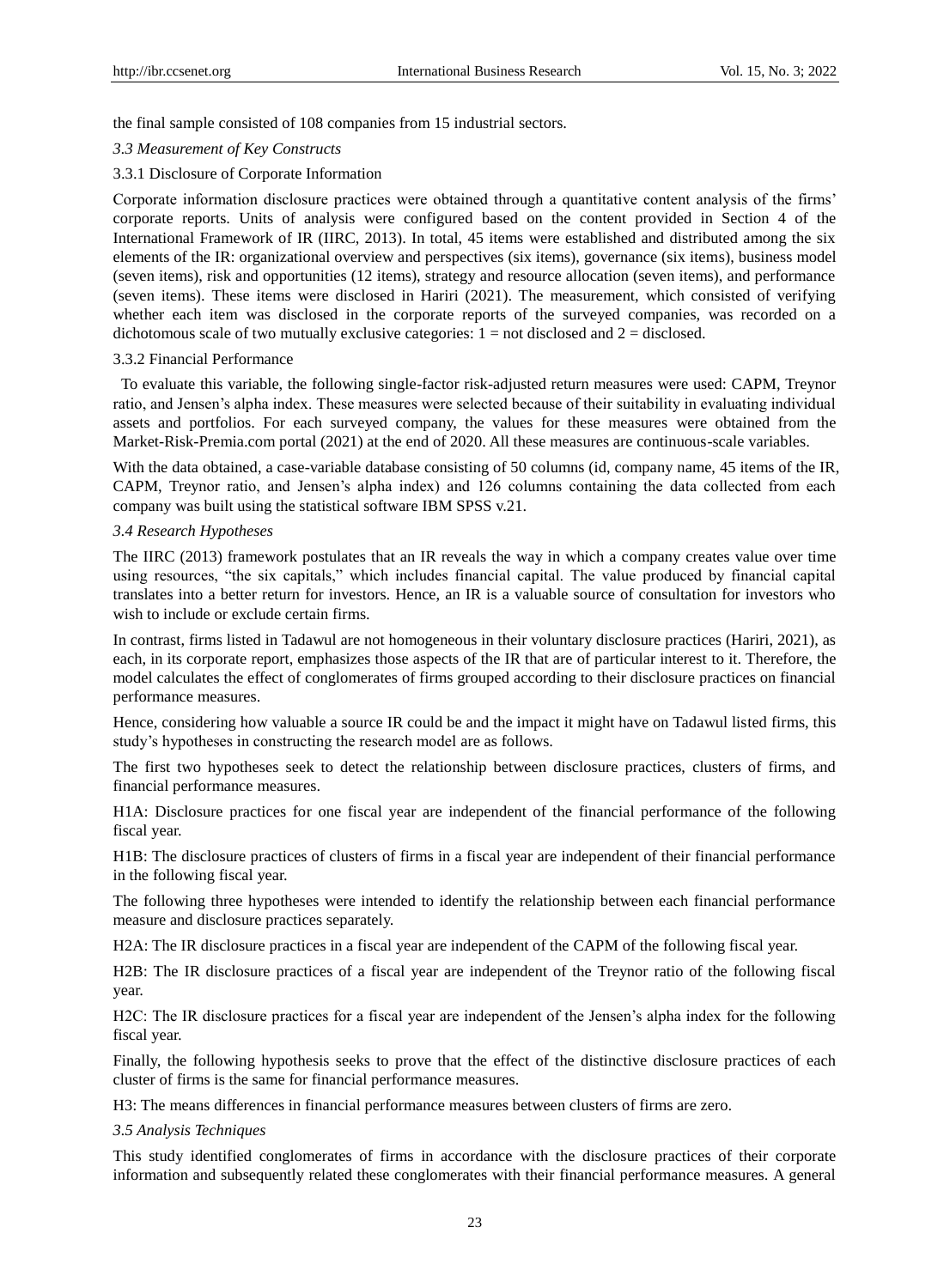equilibrium approach was followed to assess the effects of disclosure practices and financial performance measures comprehensively and simultaneously. Consequently, the general linear model (GLM) was selected as the analysis technique because it allows the evaluation of the effects between subjects and is a robust method in the face of deviations from normality. The procedure followed in the data analysis was as follows:

The 45 elements comprising the disclosure practices were reduced using principal component analysis (PCA) with varimax rotation. With the obtained components, the firms were classified into four clusters according to their predominant disclosure practices using K-means cluster analysis. Thereafter, the components that had a significant effect on the classification of firms were identified through a univariate analysis of variance (ANOVA), with a dependent variable in each firm's membership cluster, and its covariates were the main components obtained in the PCA. In summary, through the analyses described, a set of principal components was obtained that represented the disclosure practices having a significant effect on the clustering of firms. The principal components were standardized continuous variables. Clusters of firms were ordinal-type variables.

The CAPM, Treynor, and Jensen variables were standardized so that they were on a scale equivalent to disclosure practices; the associations that could exist between them were highlighted. Next, an exploratory analysis of the standardized performance measures (ZCAPM, ZTreynor, and ZJensen) was performed. In total, 18 cases with missing values in the ZTreynor variable were found and removed from the calculations. Similarly, four significant outliers were identified in ZTreynor and ZJensen. These outliers were handled by winsorizing for a significance level of  $\alpha \le 0.010$  (two-tailed). After preparing the data, only 108 cases were considered for the general linear model.

The GLM procedure was performed, in which ZCAPM, ZTreynor, and ZJensen were the dependent variables, the membership cluster was the grouping factor, and the principal components with a significant effect on the firm's classification were the covariates (independent variables). Therefore, the GLM was represented as a function of type:

$$
F(ZCAPM, ZTreynor, ZJensen) = G(group, components).
$$
 (6)

The results of these procedures are discussed in the next section.

#### **4. Results**

The PCA performed on the disclosure of the 45 items of the IR produced a solution of 10 components with eigenvalues greater than 1, which together explained 73.013% of the variance in the data, as shown in Table 1.

| Component      | Items                                                                 | Eigenvalue % Variance |        | $\mathbf{F}$ | $\boldsymbol{p}$ | Denomination                                                           |
|----------------|-----------------------------------------------------------------------|-----------------------|--------|--------------|------------------|------------------------------------------------------------------------|
| C <sub>1</sub> | 1, 2, 4, 5, 6, 8, 9, 13, 18,<br>24, 28, 30, 35, 37, 38,<br>41, 44, 45 | 9.227                 | 20.505 | 8.537        | $.004*$          | IR elements (overall)                                                  |
| C <sub>2</sub> | 3, 7, 14, 20, 22, 39, 42                                              | 6.855                 | 15.233 | 8.532        | $.004*$          | Strategic process                                                      |
| C <sub>3</sub> | 23, 25, 26, 27, 31                                                    | 2.810                 | 6.244  | 55.034       | $.000*$          | Orientation toward SRI                                                 |
| C <sub>4</sub> | 12, 17                                                                | 2.375                 | 5.278  | 2.915        | .091             |                                                                        |
| C <sub>5</sub> | 11, 15, 16, 36                                                        | 2.366                 | 5.259  | .013         | .909             |                                                                        |
| C <sub>6</sub> | 34, 43                                                                | 1.979                 | 4.398  | .056         | .814             |                                                                        |
| C7             | 19                                                                    | 1.915                 | 4.255  | 118.513      | $.000*$          | Waste management                                                       |
| C8             | 21, 32, 33                                                            | 1.898                 | 4.218  | 24.336       | $.000*$          | Strengths and allocate<br>resources to achieve strategic<br>objectives |
| C9             | 10, 40                                                                | 1.875                 | 4.167  | 102.779      | $.000*$          | Meets legal<br>requirements/Measures risks<br>and opportunities        |
| C10            | 29                                                                    | 1.555                 | 3.456  | 3.460        | .066             |                                                                        |

Table 1. Principal components of disclosure practices

 $F =$  test statistic;  $p =$  level of significance reached; \*significant at a level of .05; IR = socially responsible investment; SRI = socially responsible investment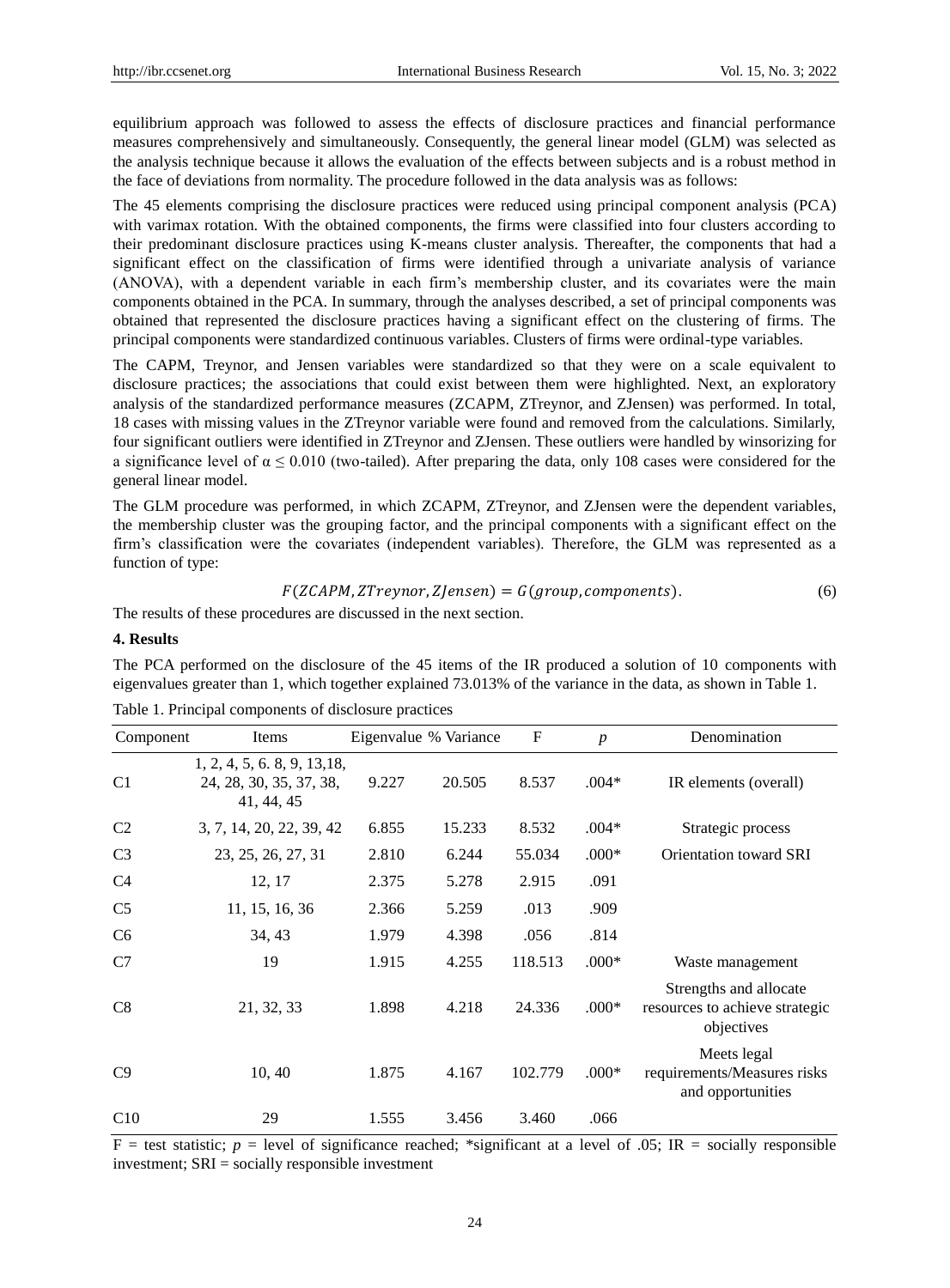The adequacy of the data to the PCA was verified using three tests—the determinant of the correlation matrix tended to zero  $(D = 10-13)$ , the KMO coefficient was .843, and Bartlett's sphericity reached a level of significance of  $p < .010$ . Taken together, these tests indicated that PCA was suitable to analyze disclosure practices.

The 10 components obtained represented disclosure practices, in which each firm had an optimal score for each component. Therefore, using K-means cluster analysis, the firms were grouped into four clusters based on their component scores. Within each cluster, the similarity between firms was maximized, whereas dissimilarity between clusters was maximized. Table 2 shows firms' conglomerates and their characteristics.

Table 2. Clusters of firms

| Cluster        |    | Description                                                                                         |  |  |  |  |  |  |
|----------------|----|-----------------------------------------------------------------------------------------------------|--|--|--|--|--|--|
|                | 89 | Conventional: General disclosure                                                                    |  |  |  |  |  |  |
|                | 6  | Strategic: Emphasis on strategic issues                                                             |  |  |  |  |  |  |
| 3              | 8  | Socially responsible: Consideration of social and environmental issues in their<br>economic affairs |  |  |  |  |  |  |
| $\overline{4}$ | h. | Environmentalists: Emphasis on compliance with the law, especially on<br>environmental issues       |  |  |  |  |  |  |

 $N =$  number of firms in the cluster

Once the firms were classified as conglomerates, the components that contributed significantly to such classifications were investigated. For this, an ANOVA was performed, whose dependent variable was the cluster of firms, and its covariates were the 10 principal components obtained. The results of the F statistic and its significance level p indicated that six components (C1, C2, C3, C7, C8, and C9) had a value of  $p < .010$ , with a confidence level of 99%, which revealed a significant contribution to the classification of the firms. Component C1 was composed of items from all elements of the IR; hence, it was named "IR elements (overall)." Component C2 linked issues of governance, markets, relationship with stakeholders, internal weaknesses, risks, measurement of objectives, and evaluation of present and future performance; that is, it suggested a "strategic process." Component C3 linked economic opportunities with social and environmental opportunities, which suggested an "orientation toward socially responsible investment (SRI)." Component C7 indicated "waste management." Component C8 dealt with the "use of strengths and allocation of resources to achieve the strategic objectives." Finally, C9 linked "compliance with legal requirements and the measurement of risks and opportunities." Table 1 presents the results.

Thereafter, the clusters of firms were characterized based on the names of the components that contributed to their formation. Cluster 1 consisted of 89 firms that met the IR requirements without emphasizing any aspect; these companies were called "Conventional." Cluster 2 was made up of six firms that emphasized the disclosure of their strategic aspects, such as their markets, relationships with their stakeholders, recognition of their internal weaknesses and economic risks, measurement of the achievement of their objectives, and linkage of present and future performance; this group of firms was designated as "Strategic." Cluster 3 consisted of seven firms that stood out in their disclosure on how they combine economic, social, and environmental opportunities (ESE); hence, they were termed "Socially Responsible." Finally, cluster 4 comprised six firms characterized by disclosing compliance with legal requirements, especially in environmental matters, while constantly monitoring their risks and opportunities; hence, they were named "Environmentalists."

Once the clusters of firms and the components that contributed to their formation were identified, the relationship between disclosure practices and financial performance were studied. The multivariate GLM procedure was used to test the following preliminary model for each of the three performance measures scrutinized:

$$
ZReturn = Intercept + \sum_{i=1,2,3,7,8,9} B_i * C_i + M_C,
$$
\n(7)

where:

ZReturn is the expected value for each standardized performance measure (ZCAPM, ZTreynor, or ZJensen), Ci is the main component with a significant effect on the classification of firms, Bi are their corresponding correlation coefficients, and MC is the marginal mean of the performance measures in each cluster. This model was configured as follows: ZCAPM, ZTreynor, and ZJensen were the dependent variables; the principal components with a significant effect on the grouping of firms (C1, C2, C3, C7, C8, and C9) were the covariates;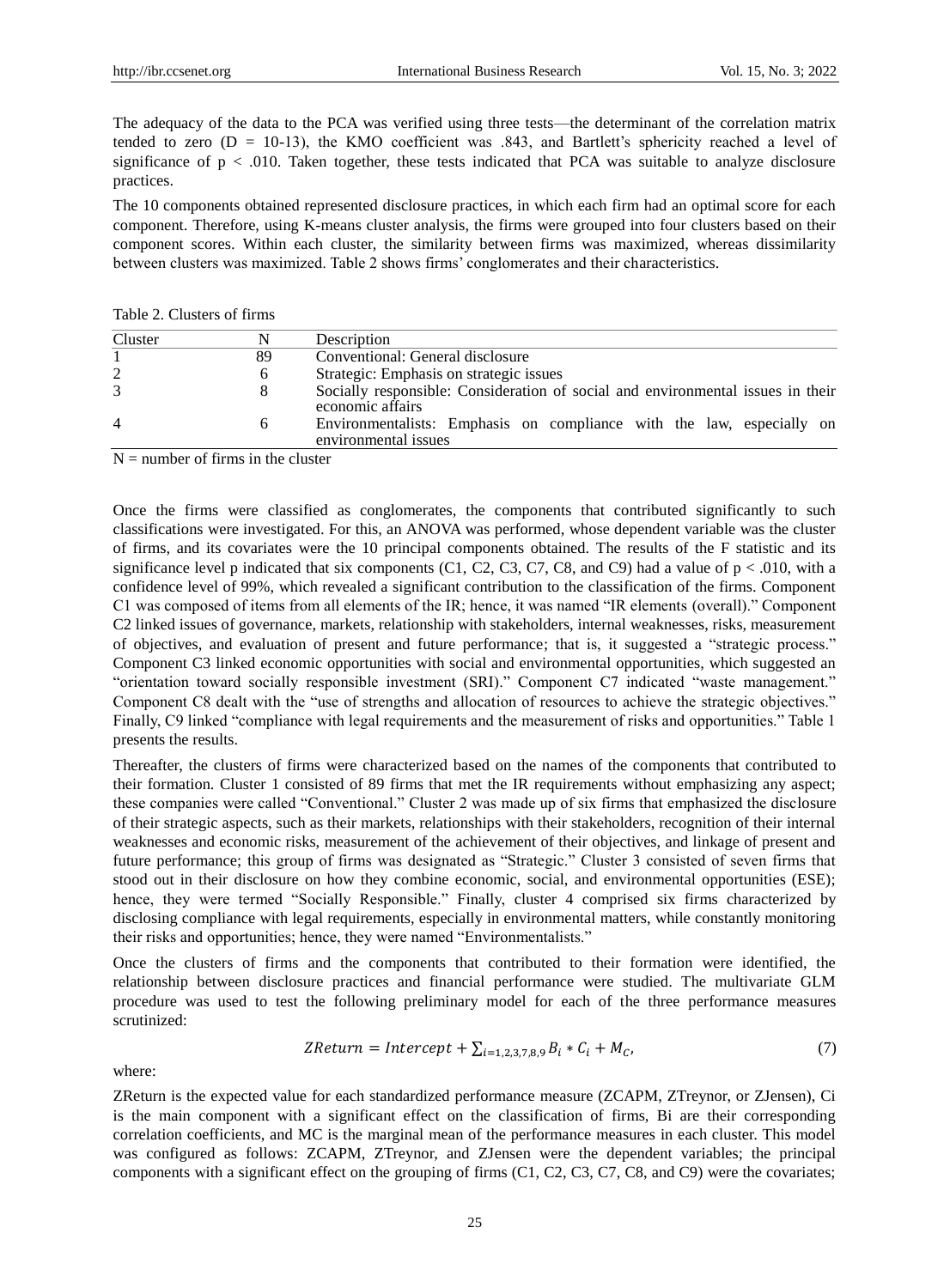and the cluster of firms was the grouping variable. The results obtained are as follows:

Hypotheses H1A and H1B indicated that performance measures are generally independent of firm clusters and disclosure practices. The GLM procedure performed a multivariate contrast of the preliminary model using multiple analysis of variance (MANOVA). The results are indicated in Table 3.

| Component             | F(p)             | F(p) ZCAPM   | $F(p) ZT$ reynor | $F(p)$ ZJensen    |  |
|-----------------------|------------------|--------------|------------------|-------------------|--|
| Intercept             | 2.226(.090)      |              |                  |                   |  |
| C <sub>1</sub>        | .410(.746)       |              |                  |                   |  |
| C <sub>2</sub>        | .072(.975)       |              |                  |                   |  |
| C <sub>3</sub>        | 3.460 $(.019)$ * | .000(1.000)  | 1.086(.300)      | 7.365 $(.008)$ ** |  |
| C7                    | .357(.784)       |              |                  |                   |  |
| C8                    | $3.240(.025)$ *  | 2.749(0.101) | 5.610(.053)      | $7.210(.009)$ **  |  |
| C9                    | .357(.784)       |              |                  |                   |  |
| Clusters              | $2.261(.018)$ *  | .119(.948)   | .752(.524)       | 4.799 $(.004)$ ** |  |
| <b>Adjusted Model</b> |                  | .555(.830)   | 1.252(.273)      | $1.887(.047)$ *   |  |
|                       |                  |              |                  |                   |  |

Table 3. Multiple analysis of variance (MANOVA)

 $F =$  test statistic.  $P =$  significance level. \* significant at level .05. \*\* significant at level .01

For hypothesis H1A, the results revealed that only components C3 (F = 3.460, p = .019) and C8 (F = 3.240, p  $= .025$ ) reached significance levels of  $p < .05$ ; hence, these components, with a confidence level of 95%, had a significant effect on performance measures. The other components and the intercept reached a level of significance higher than  $p = 0.05$ ; hence, their effect was not statistically different from zero. In other words, corporate information disclosure and financial performance are not independent; therefore, the H1A hypothesis was not accepted. These findings revealed that disclosing how a firm uses its strengths, allocates resources to achieve its economic and financial objectives, and considers social and environmental issues significantly affects financial performance.

Hypothesis H1B attempted to test the independence of firm clusters' distinctive disclosure practices and overall financial performance measures. Table 3 shows that the variable clusters ( $F = 2.264$ ,  $p = .018$ ) had a significant effect on the performance measures at a 95% confidence level. This means that the clusters' disclosure practices of firms are associated with the performance measures. Consequently, the H1B hypothesis could not be accepted.

Hypotheses H2A, H2B, and H2C meant to test the independence of corporate disclosure practices with performance measures separately by assessing the size of between-subject effects. Consistent with the findings of the multivariate contrasts, MANOVA found that ZJensen had a significant association with C3 ( $F = 7.365$ , p  $< .01$ ) and with C8 (F = 7.210, p  $< .01$ ), at a confidence level of 99 %. Consequently, the H2C hypothesis was not accepted. In contrast, the effects between the IR disclosure practices with ZCAPM and ZTreynor obtained  $p >$ 0.05, which indicated that the effect size between the variables was not statistically different from zero; that is, these two measures of financial performance are independent of disclosure practices. Hence, hypotheses H2A and H2B were accepted.

Testing hypotheses H2A and H2B revealed that the CAPM and the Treynor index are independent measures of firms' disclosure practices; hence, they were discarded from the model. On the contrary, the significant association between Jensen's alpha index and financial performance was revealed; therefore, only this performance measure was considered in the remaining analyses.

Hypothesis H3 attempted to test whether the effect of each cluster's distinctive disclosure practices had a significant effect on performance measures. The GLM procedure estimated the marginal mean of ZJensen in each cluster and calculated the difference in the means between them. Table 4 presents the results.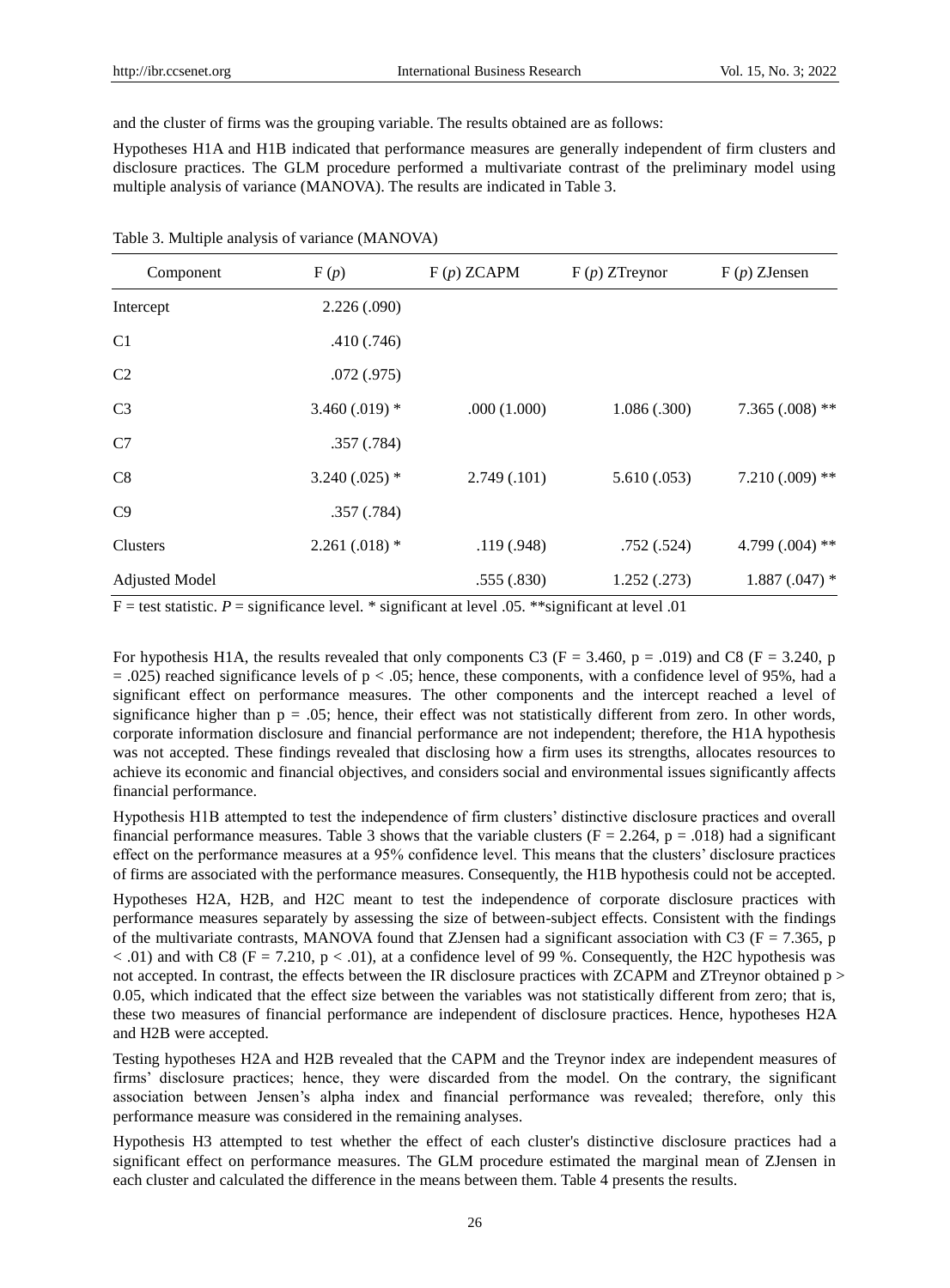|           | <b>Estimated Mean</b> | $\bigcap$ uster 1 | Cluster 2  | Cluster 3  | Cluster 4 |
|-----------|-----------------------|-------------------|------------|------------|-----------|
| Cluster 1 | .186                  | XXX               |            |            |           |
| Cluster 2 | $-313$                | $-.499$           | XXX        |            |           |
| Cluster 3 | $-2.605$              | $-2.791**$        | $-2.292**$ | <b>XXX</b> |           |
| Cluster 4 | .066                  | $-.120$           | .379       | $2.670**$  | XXX       |

|  |  |  |  | Table 4. ZJensen marginal means and mean difference matrix |  |
|--|--|--|--|------------------------------------------------------------|--|
|  |  |  |  |                                                            |  |

*\*\** significant at level .01

The statistical significance of the cluster-grouping variable on the performance measures indicated that at least one of the clusters of firms was associated with them. In the examination of the matrix of differences of means in Table 4, it was found that the estimated marginal mean of ZJensen in the Cluster 3 was significantly different from the marginal means of the other clusters at a confidence level of 99%, which implied that Cluster 3 had a significant effect MC = -2.605 on ZJensen. In turn, no significant mean difference was found in the ZJensen measure of the other clusters, whose values were close to zero, which implied that the effect size of clusters 1, 2, and 4 on ZJensen was statistically null. These surprising findings suggested that "socially responsible" firms have a negative effect on financial performance, whereas other categories of companies are not associated with it.

Finally, once the research hypotheses were tested, the initial model was corrected based on the significant findings presented thus far and the Bi correlation coefficients were estimated using the GLM procedure. The resulting model is as follows.

$$
Expected ZJensen = .455 * C_3 + .288 * C_8 + M_c,
$$
\n(8)

where:

 $MC = -2.605$  for firms in Cluster 3 and  $MC = 0$  for companies in other clusters.

The GLM procedure estimated that the effect size of the corrected model on Jensen ( $F = 1.887$ ,  $p < .05$ ) was significant at the 95% confidence level, as shown in Table 3. The data used to apply this model are available from Hariri (2021).

The corrected model expressed that the standardized Jensen alpha index was a function of the C3 component (conjugation of economic, social, and environmental opportunities), C8 component (use of strengths and resources to achieve strategic objectives), and estimated marginal mean of the clusters. Table 1 lists the items comprising each component of the model.

For practical purposes, the Jensen's Alpha value predicted by the model for each asset in the portfolio was obtained through the following transformation:

$$
E(\alpha_i) = \overline{\alpha}_p + \sigma_p * (.455 * C_3 + .288 * C_8 + M_c),
$$
\n(9)

where:

 $E(\alpha i)$  is the expected value of Jensen's alpha for each asset in the portfolio (Tadawul),  $\bar{\alpha}$  p is the average value of Jensen's alpha in Tadawul, and σp is the standard deviation of Jensen's alpha in this portfolio.

To evaluate this model's predictive value, the difference between the observed and expected values of standardized Jensen's alpha for each Tadawul asset was calculated and subjected to a student's t-test, which indicated no significant difference from zero (t = 1.300, p = .196) at a 95% confidence level. Given that there was no significant difference between the expected and observed values, it was concluded that the corrected model was appropriate to predict the excess return above the CAPM of the Tadawul portfolio.

## **5. Discussion**

This study's purpose included explaining the influence of corporate information disclosure practices of firms listed in Tadawul, Kingdom of Saudi Arabia (KSA) on their subsequent financial performance, and building an empirical model to elucidate the association between the disclosure practices of firms in 2019 and the various financial performance measures in 2020.

Before discussing the merits of the matter under investigation, the firms were characterized. From the careful treatment and examination of 45 items from the content analysis of their corporate reports, 10 independent components representing different disclosure practice patterns were obtained. The firms were classified into four clusters—conventional, strategic, socially responsible, and environmentalists, according to these patterns. The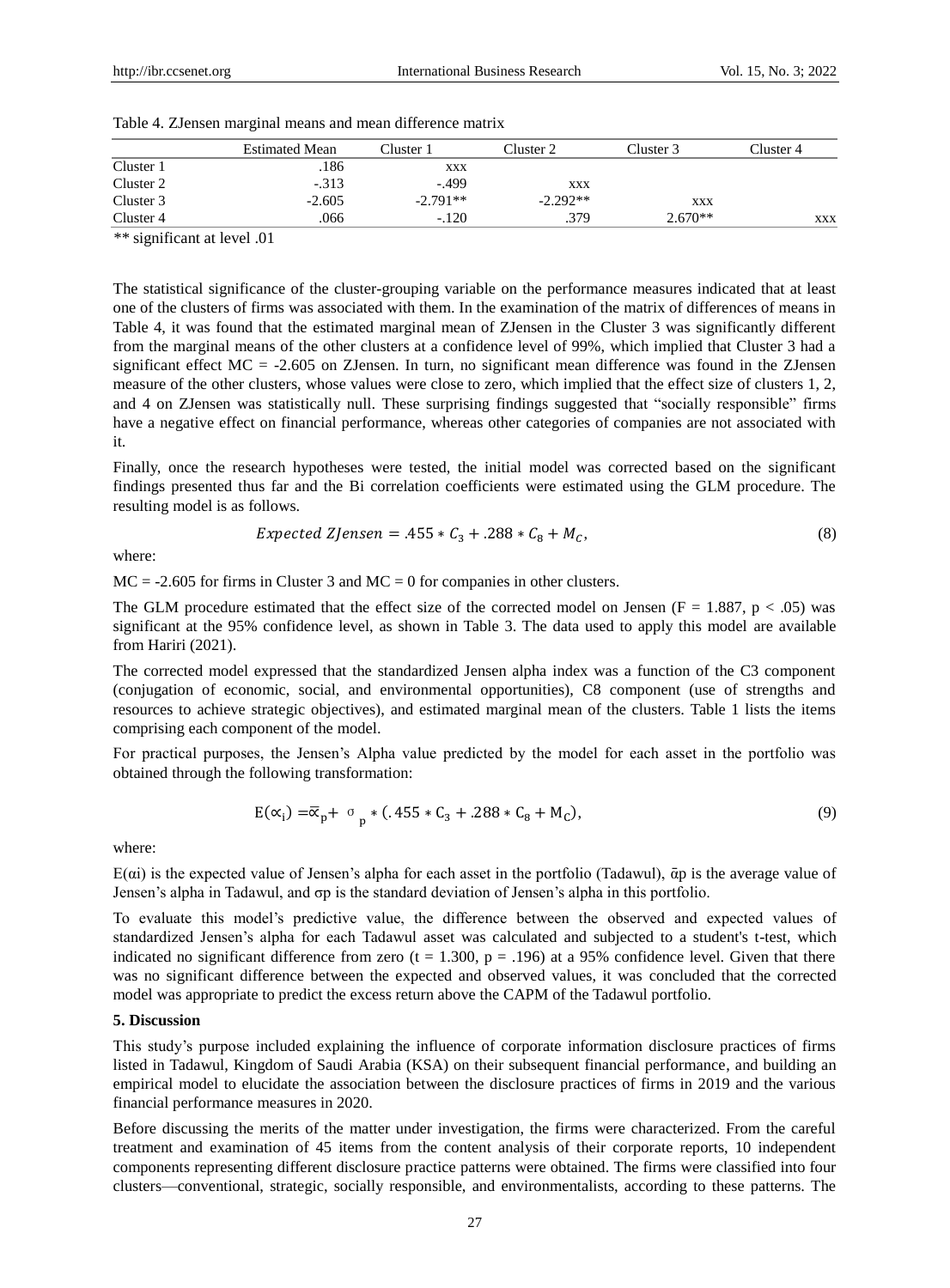intra-subject and inter-subject relationships of the components, clusters of firms, and financial performance measures were simultaneously analyzed with the GLM procedure. The results were obtained at three levels of depth.

At the most superficial level, MANOVA multivariate contrast was used to test Hypotheses H1A and H1B. The existence of a significant relationship between components C3 and C8, the clusters of firms, and the performance measures of the following fiscal year was revealed. This finding inserts the research into the mainstream of the literature (Appiagyei et al., 2016; Barth et al., 2016; Cosma et al., 2018; Lee & Yeo, 2016; Lopes et al., 2017; Veltri & Silvestri, 2020) that support the hypothesis that there is a relationship between IR disclosure and financial performance, whatever its measurement. However, the current study expanded the knowledge about this relationship, as it deepened the search for relevant associations between its constituent parts, such as financial performance measures, the types of firms in the Tadawul portfolio, and the disclosure patterns of corporate information.

The constitution of components C3 (items 23, 25, 26, 27, and 31) and C8 (items 21, 22, and 33) indicated that the disclosure of strengths and resources for achieving strategic objectives that combine economic aspects with social and environmental issues influence firms' subsequent financial performance. This unexpected finding suggested an association between financial performance and the disclosure of some ESG issues involved in IR. Furthermore, it was revealed that the cluster variable was significantly associated with financial performance; thus, it can be deduced that at least one of the clusters of firms is linked.

At the second level, inter-subject effects were examined to test hypotheses H2A, H2B, and H2C. Only ZJensen was significantly related to C3 and C8. Therefore, the CAPM and Treynor index are not adequate measures to evaluate the relationship between the disclosure of corporate information and financial performance. Hence, the excess return, positive or negative, measured by Jensen's alpha index is the most appropriate measure to estimate the future performance (higher or lower) of a portfolio based on its disclosure practices.

At the third level, the GLM procedure described the types of disclosure practices associated with the financial performance in the following fiscal year. The four clusters of firms were contrasted by examining their differences in ZJensen marginal means. Cluster 3, with firms that disclosed issues with socially responsible traits, had a marginal mean different from zero  $(M3 = -2.605)$  and a mean difference that differed significantly from other clusters. This finding indicated that firms with ESG-oriented disclosure practices have a negative effect on their subsequent financial performance. That is, the model predicts that such companies will underperform, as predicted by the CAPM.

The previous analyses revealed that in a portfolio of Tadawul firms, the disclosure practices of those companies that prioritize economic, social, and environmental issues in their strategy have a negative effect on subsequent financial performance, as expressed by Jensen's Alpha measure. This effect manifests itself at a lower level of performance than that expected by the CAPM.

# **6. Limitations and Further Implications**

The present study has important theoretical implications. It went beyond establishing the associations between the variables and made it possible to identify the determining items of the IR, type of firms, most appropriate performance measure, and size of the effect of these relationships on the Tadawul portfolio. Furthermore, an empirical model of utility for IR practitioners was provided, which allows quantification of the financial value due to the disclosure of corporate information. Consequently, this study sheds light on how the fundamentals of the international IR framework generate value in financial capital.

To the best of the author's knowledge, this is the first study to use statistical procedures to explain the simultaneous effects of multiple explanatory variables on multiple explained variables, which constitutes a major methodological contribution to a better understanding of the influence of IR on financial performance.

The most important limitation of this study is that its results are applicable to firms in the Tadawul portfolio only because the data collected were circumscribed in this context. Therefore, the conclusions are only valid for the KSA stock exchange. Hence, it is of interest to use this methodology in a regional or international context that allows the contributions of this study to be generalized.

# **7. Conclusions**

This study's purpose was to explain the relationship between corporate information disclosure practices and the financial performance in the following fiscal year, using firms listed on the KSA stock exchange (Tadawul). An empirical model was built using the general linear model statistical procedure, with which the simultaneous effects of the explanatory and explained variables were evaluated, and the correlation coefficients of the model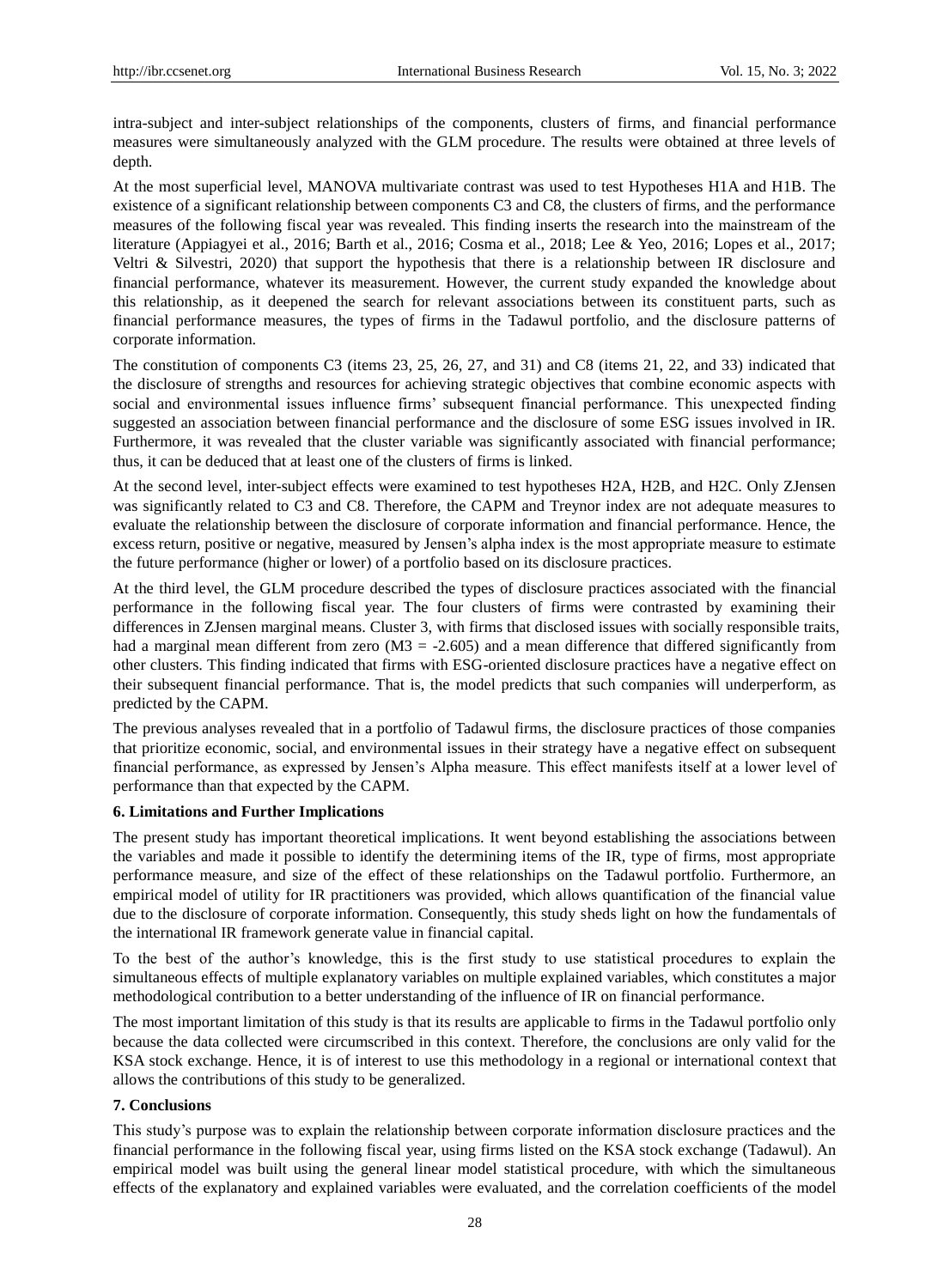were estimated. This study concludes the following:

All the IR elements were evaluated in this study. However, it was found that only those issues that link the use of strengths and resources to achieve economic, environmental, and social objectives are associated with firms' subsequent financial performance. Therefore, IR ESG topics are relevant to financial performance.

Furthermore, the study considered three measures of financial return adjusted to single-factor risk—CAPM, Treynor ratio, and Jensen's alpha index. The GLM procedure found that only Jensen's alpha was linked to disclosure practice. Therefore, disclosure practices do not affect the expected return estimated by the CAPM but do influence, positively or negatively, the excess of return denoted by Jensen's Alpha.

During the preparatory analysis, Tadawul firms were classified into four clusters according to their disclosure patterns. These clusters of firms were named conventional, strategic, socially responsible, and environmentalists. The GLM procedure indicated that only companies belonging to the socially responsible cluster had a significant effect on Jensen's alpha index, which was measured by the cluster's marginal mean. This effect size was negative, which implies that firms with a strategic orientation toward ESG issues have a lower return than expected by the CAPM since the excess return provided by Jensen's alpha index was negative.

In summary, this study reveals that among the firms in the Tadawul portfolio, the disclosure practices of companies that use their strengths and resources to achieve strategic objectives related to economic, social, and environmental issues have a negative effect on subsequent financial performance, as expressed by Jensen's alpha index. Firms with other disclosure practices have no effect on their subsequent financial performance. Therefore, Jensen's alpha index is the most appropriate measure to evaluate companies' financial performance in the context, since disclosure practices do not directly affect the systematic risk-adjusted return, but they do act on the excess of return that represents Jensen's alpha index.

### **References**

- AlRashidi, F. (2013). *Comparison of the performance of Islamic mutual funds vs. ethical and conventional mutual funds* (Doctoral dissertation, Durham University). Retrieved from<http://etheses.dur.ac.uk/7340/>
- Appiagyei, K., Djajadikerta, H. G., & Xiang, D. (2016). Integrated reporting and firm performance: A research framework. In *ECU business doctoral and emerging scholars colloquium 2016* (pp. 123-129).
- Arif, M., Samim, M. M., Khurshid, M. K., & Ali, A. (2019). Islamic versus conventional mutual funds performance in Pakistan; Comparative analysis through performance measures and DEA approach. *European Online Journal of Natural and Social Sciences*, *8*(1), 76-94. Retrieved from <https://european-science.com/eojnss/article/view/5409>
- Barth, M. E., Cahan, S. F., Chen, L., & Venter, E. R. (2016). *The economic consequences associated with integrated report quality: Early evidence from a mandatory setting*. Retrieved from https://www.en.iuc.bwl.uni-muenchen.de/arw/paper\_arw-marybarth\_09\_05\_16.pdf
- Busco, C., Frigo, M. L., Quattrone, P., & Riccaboni, A. (2013). Towards integrated reporting: Concepts, elements and principles. In C. Busco, M. L. Frigo, A. Riccaboni, & P. Quattrone (Eds.), *Integrated reporting: Concepts and cases that redefine corporate accountability* (pp. 3-18). Springer International Publishing. [https://doi.org/10.1007/978-3-319-02168-3\\_1](https://doi.org/10.1007/978-3-319-02168-3_1)
- Churet, C., & Eccles, R. G. (2014). Integrated reporting, quality of management, and financial performance. *Journal of Applied Corporate Finance*, *26*(1), 56-64.<https://doi.org/10.1111/jacf.12054>
- Climent, F., Mollá, P., & Soriano, P. (2020). The investment performance of U.S. Islamic mutual funds. *Sustainability*, *12*(9), 3530[. https://doi.org/10.3390/su12093530](https://doi.org/10.3390/su12093530)
- Cosma, S., Soana, M. G., & Venturelli, A. (2018). Does the market reward integrated report quality? *African Journal of Business Management*, *12*(4), 78-91. <https://doi.org/10.5897/AJBM2017.8469>
- Dumay, J., Bernardi, C., Guthrie, J., & Demartini, P. (2016). Integrated reporting: A structured literature review. *Accounting Forum*, *40*(3), 166-185.<https://doi.org/10.1016/j.accfor.2016.06.001>
- Elfakhani, S., Sidani, Y. M., & Fahel, O. A. (2004). An assessment of the performance of Islamic mutual funds. *European Journal of Management and Public Policy*, *3*(1), 41-64.
- Hariri, M. (2021). Structure of integrated reporting, voluntary disclosure and firm-specific characteristics in Saudi Arabian companies. *International Journal of Business and Management*, *16*(10), 73-85. https://doi.org/10.5539/ijbm.v16n10p73
- Hoa, N. T. (2010). *The impact and importance of activity based costing on financial performance of*